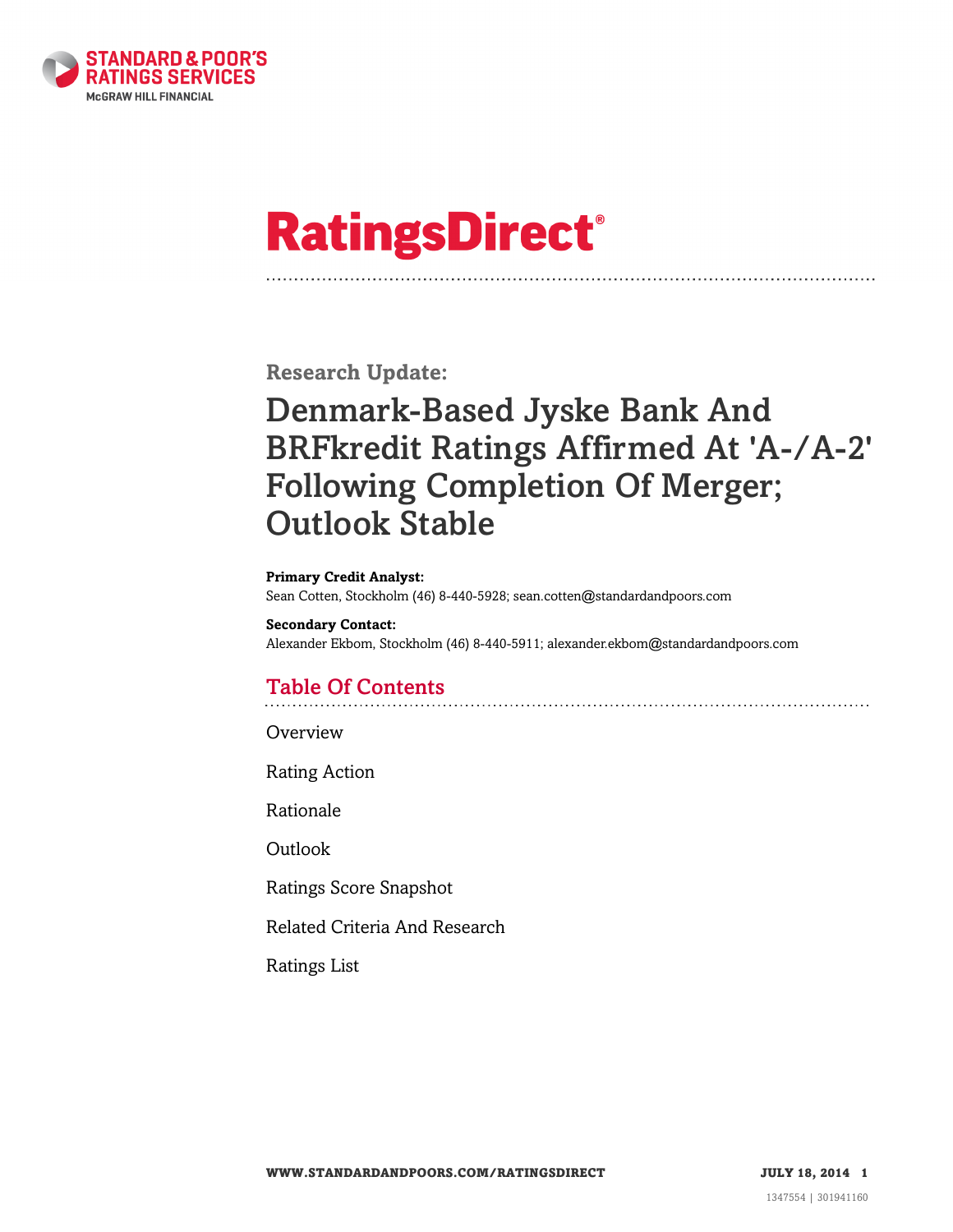#### **Research Update:**

# Denmark-Based Jyske Bank And BRFkredit Ratings Affirmed At 'A-/A-2' Following Completion Of Merger; Outlook Stable

#### <span id="page-1-0"></span>**Overview**

- On April 30, 2014, Jyske Bank A/S and BRFkredit A/S completed the merger announced in February, after having received all necessary approvals.
- We consider BRFkredit to be a "core" subsidiary of Jyske Bank within the new group.
- We are affirming our 'A-/A-2' ratings on both banks.
- Our stable outlook reflects that the possible removal of government support from the ratings by year-end 2015 may be offset by an improvement in the combined entity's stand-alone credit profile from potentially stronger capital and earnings.

#### <span id="page-1-1"></span>Rating Action

On July 18, 2014, Standard & Poor's Ratings Services affirmed its 'A-' long-term and 'A-2' short-term counterparty credit ratings on Denmark-based Jyske Bank A/S and its subsidiary BRFkredit A/S. The outlook is stable.

#### <span id="page-1-2"></span>Rationale

The rating actions follow the banks' announcement on April 30, 2014, that the merger between them had been concluded after receiving all necessary approvals. New shares in Jyske Bank have been issued and transferred to BRFholding as payment for the full incorporation of BRFkredit into the Jyske Bank group.

Although the merger was recently completed, we consider BRFkredit to be a "core" subsidiary to the newly established group and highly unlikely to be sold, given its status as a vital part of the combined entity's future funding strategy for Danish residential and commercial mortgages. This is in line with how we see other banking group structures in Denmark. For example, we view Nordea Kredit as a core subsidiary of Nordea, and Realkredit Denmark as core to Danske Bank. In addition, our assessment of BRFkredit's core status remains underpinned by our expectation that the integration of the two entities will be relatively smooth. We note that they have cooperated with each other for more than a decade and have worked intensively over the past year on a joint funding structure and linked information technology platforms for Jyske Bank's Prioritet loans.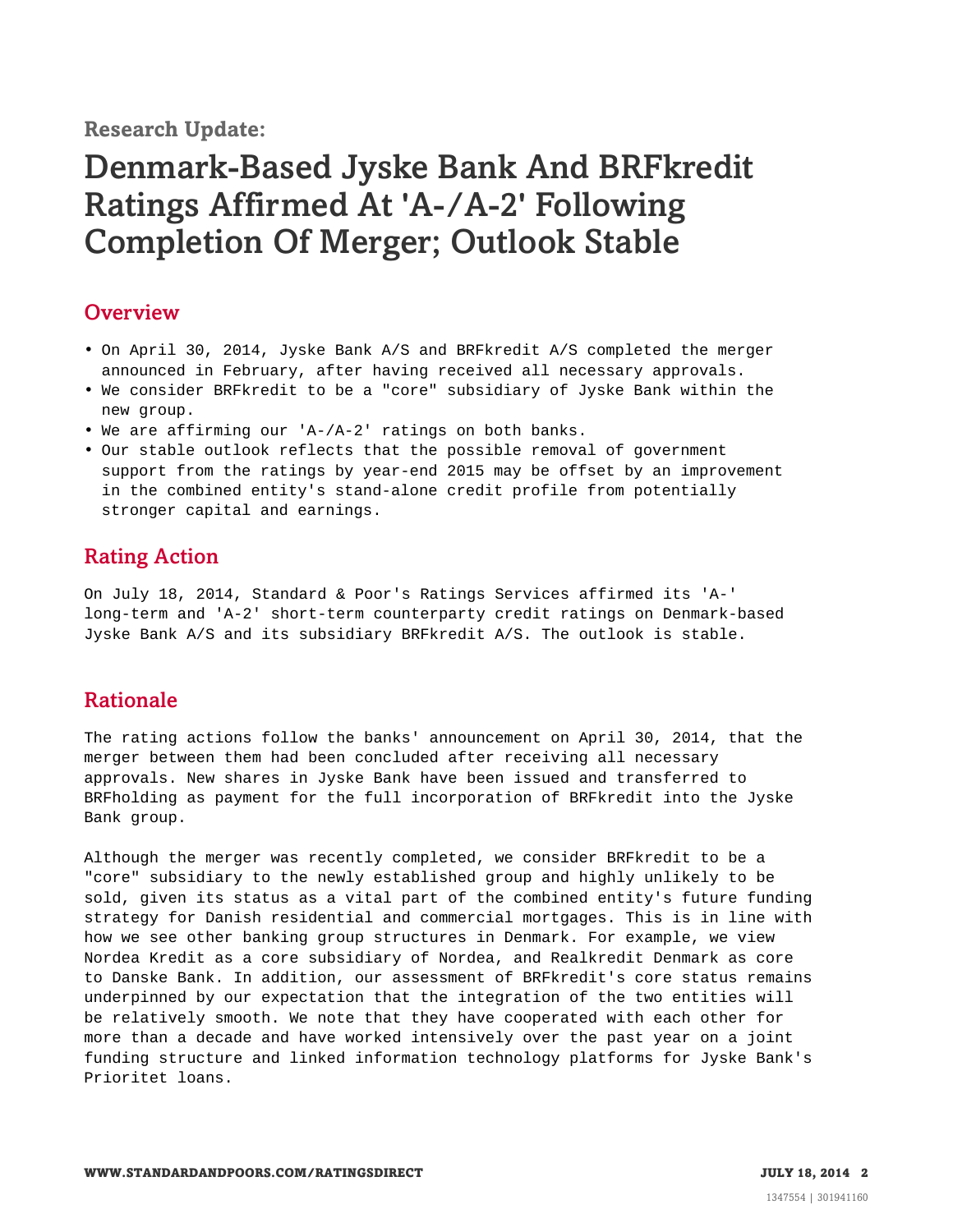*Research Update: Denmark-Based Jyske Bank And BRFkredit Ratings Affirmed At 'A-/A-2' Following Completion Of Merger; Outlook Stable*

We consider that potential improvements in the group's capitalization could offset a lower likelihood of government support. This is because we expect our risk-adjusted capital (RAC) ratio for the combined entity to increase meaningfully above 10% under our base case, from the pro forma level of 9.8% as of Dec. 31, 2013. We include in our projections a reduction in commissions from loans placed with Totalkredit, a subsidiary of Nykredit Realkredit, and a gradual transfer of these loans back to the group.

We note the large impairment provisions of Danish krone 965 million (about 45 basis points of the loan book) that BRFkredit reported in the first quarter of 2014. We expect this to be a one-time occurrence, resulting from recently introduced guidelines from the Danish financial supervisory authority and an alignment of policies in the overall group. However, we will closely monitor any negative trend that could indicate weaker asset quality than currently.

#### <span id="page-2-0"></span>**Outlook**

The stable outlook reflects our view that the possible removal of government support from the ratings on both banks by year-end 2015 may be offset by strengthening capital, such that our RAC ratio sustainably exceeds 10%. We expect that this will be supported by stronger, more stable earnings resulting from synergies of the merger.

We may remove the notch of uplift for extraordinary government support from the ratings on Jyske Bank and BRFkredit by year-end 2015 if we consider that such support is less predictable under the new EU legislative framework. If, however, the group can deliver improvements in earnings stability and capital generation, and we expect that it can achieve and maintain a RAC ratio higher than 10%, we could revise our assessment of capital and earnings to "strong" from "adequate."

We could consider an upgrade if we believe that potential extraordinary government support for the combined entity's senior unsecured creditors is unchanged in practice, despite the introduction of bail-in powers and international efforts to increase banks' resolvability. We would also assess any steps Jyske Bank and BRFkredit might take to mitigate bail-in risks for senior unsecured creditors, such as building a large buffer of subordinated instruments.

Given the existing synergies and our anticipation of a smooth transition, we consider it unlikely that bank-specific factors would lead us to lower the ratings on Jyske Bank over the next two years. However, ongoing high loan impairments could lead us to reassess the group's risk position. We also continue to review the impact of proposed changes in regulations to reduce refinancing risk for Denmark's mortgage institutions, including BRFkredit. We could lower the ratings if expected future improvement in the combined entity's funding and liquidity profile cannot bring it in line with that of its larger domestic peers.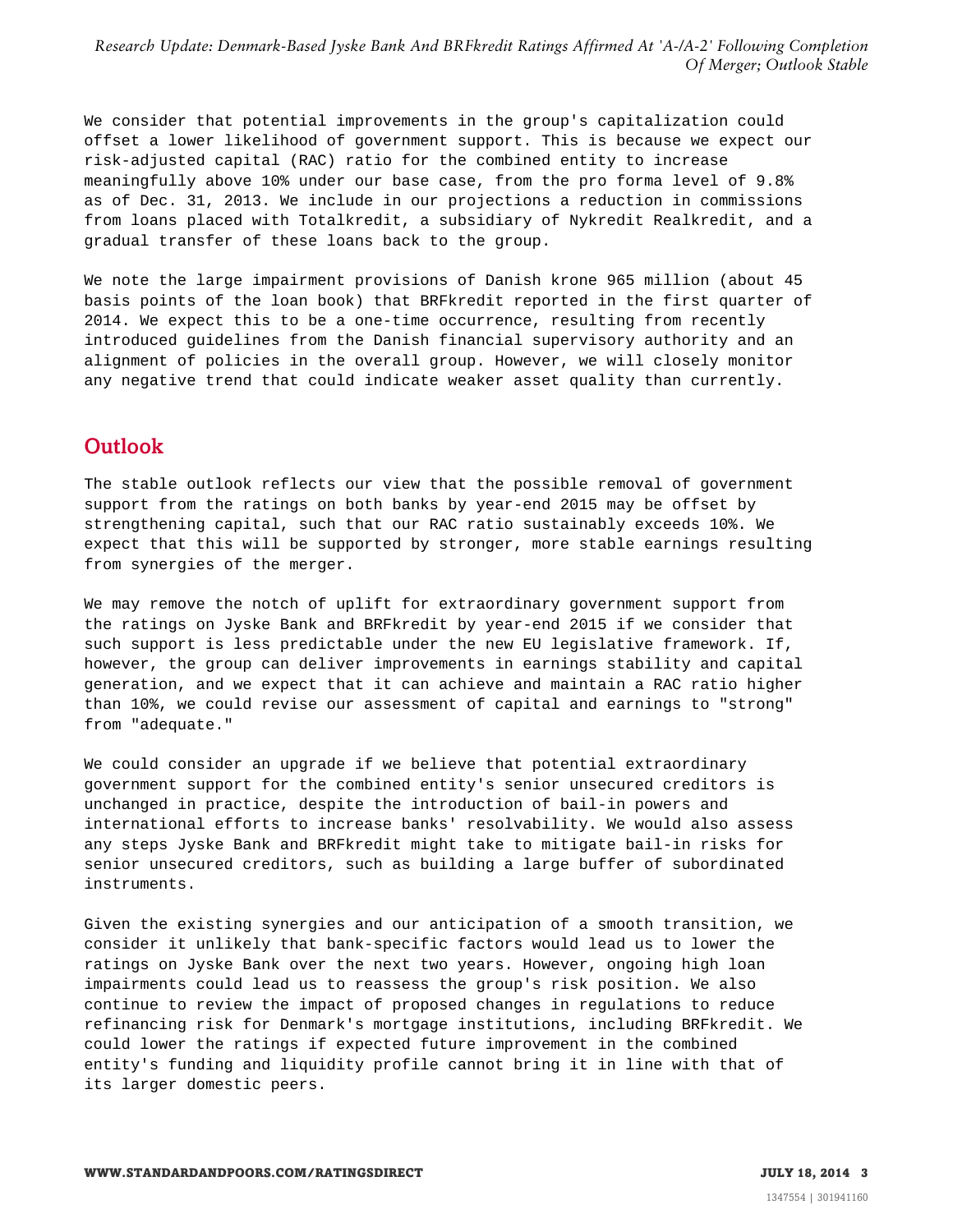The stable outlook on BRFkredit mirrors that on Jyske Bank.

### <span id="page-3-0"></span>Ratings Score Snapshot

| Issuer Credit Rating  | $A$ -/Stable/A-2   |
|-----------------------|--------------------|
| SACP                  | $bbb +$            |
| Anchor                | bbb+               |
| Business Position     | Adequate (0)       |
| Capital and Earnings  | Adequate (0)       |
| Risk Position         | Adequate (0)       |
| Funding and Liquidity | Average            |
|                       | and Adequate $(0)$ |
| Support               | $+1$               |
| GRE Support           | 0                  |
| Group Support         | $\Omega$           |
| Sovereign Support     | $+1$               |
| Additional Factors    | $\Omega$           |

### <span id="page-3-1"></span>Related Criteria And Research

- Group Rating Methodology, Nov. 19, 2013
- Quantitative Metrics For Rating Banks Globally: Methodology And Assumptions, July 17, 2013
- Banks: Rating Methodology And Assumptions, Nov. 9, 2011
- Banking Industry Country Risk Assessment Methodology And Assumptions, Nov. 9, 2011
- Bank Hybrid Capital Methodology And Assumptions, Nov. 1, 2011
- <span id="page-3-2"></span>• Bank Capital Methodology And Assumptions, Dec. 6, 2010

### Ratings List

Ratings Affirmed

| Jyske Bank A/S             |                     |
|----------------------------|---------------------|
| Counterparty Credit Rating | A-/Stable/A-2       |
| Nordic Regional Scale      | $- - / - - / K - 1$ |
| Certificate Of Deposit     | $A - 2$             |
| Senior Unsecured           | $A -$               |
| BRFkredit A/S              |                     |
| Counterparty Credit Rating | $A$ -/Stable/A-2    |
| Senior Unsecured           | $A -$               |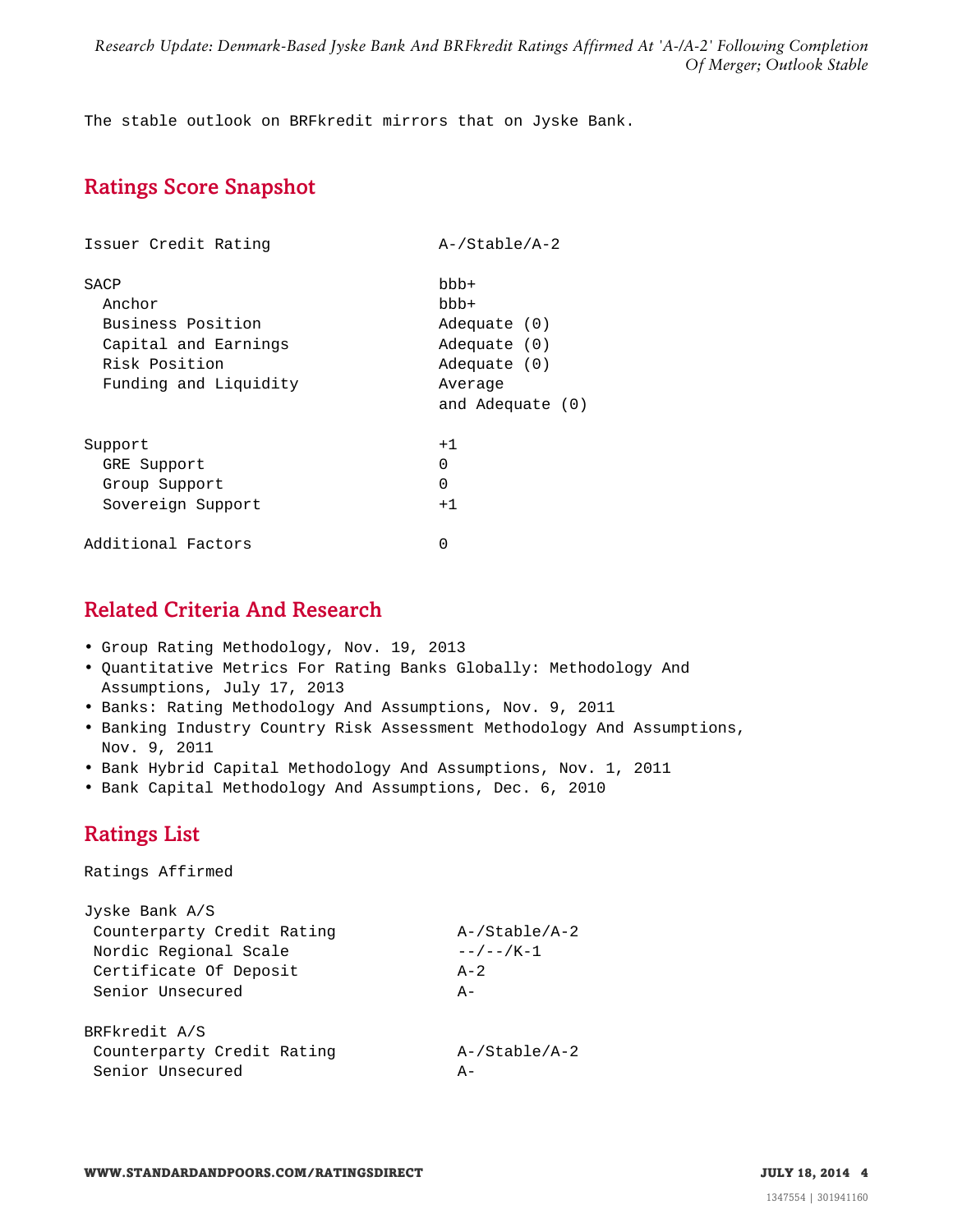*Research Update: Denmark-Based Jyske Bank And BRFkredit Ratings Affirmed At 'A-/A-2' Following Completion Of Merger; Outlook Stable*

#### **Additional Contact:**

Financial Institutions Ratings Europe; FIG\_Europe@standardandpoors.com

Complete ratings information is available to subscribers of RatingsDirect at www.globalcreditportal.com and at spcapitaliq.com. All ratings affected by this rating action can be found on Standard & Poor's public Web site at www.standardandpoors.com. Use the Ratings search box located in the left column. Alternatively, call one of the following Standard & Poor's numbers: Client Support Europe (44) 20-7176-7176; London Press Office (44) 20-7176-3605; Paris (33) 1-4420-6708; Frankfurt (49) 69-33-999-225; Stockholm (46) 8-440-5914; or Moscow 7 (495) 783-4009.